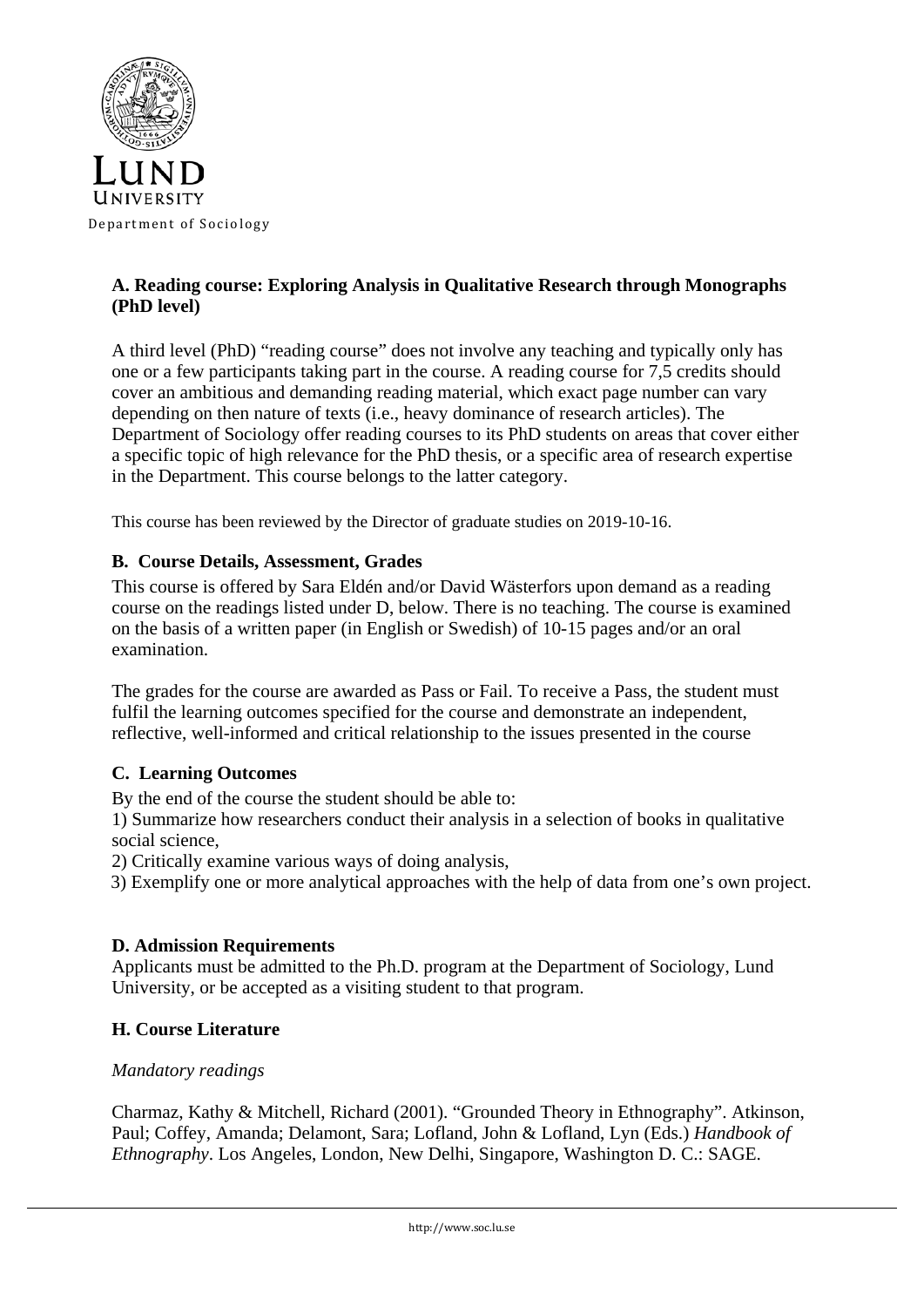Czarniawska, Barbara (2004). "Writing a social science monograph". Seale, Clive; Gobo, Giampietro; Gubrium, Jaber F. & Silverman, David (Eds.) Qualitative Research Practice. London; thousand Oaks, New Delhi: SAGE.

Hammersley, Martyn & Atkinson, Paul (2007) "The process of analysis". *Ethnography. Principles in practice*. London & New York: Routledge.

Smart, Carol (2009). Shifting horizons: reflections on qualitative methods. *Feminist theory (Online)*. 2009(10): 3: 295-308.

*Elective readings* (choose at least three *plus* find and read reviews of the works)

Chase, Susan E. (1995). *Ambiguous Empowerment. The Work Narratives of Women School Superintendents*. Amherst: The University of Massachusetts Press.

DeVault, Marjorie L. (1991). *Feeding the family: the social organization of caring as gendered work*. Chicago: University of Chicago Press.

Flower, Lisa (2018). *Loyalty Work. Emotional interactions of defence lawyers in Swedish courtrooms*. Lund: Lund University.

Frankenberg, Ruth (1993). *White women, race matters: the social construction of whiteness*. London: Routledge.

Hochschild, Arlie Russell (1983). *The Managed Heart. Commercialization of Human Feeling*. Berkeley, Los Angeles, London: The University of California Press.

Holstein, Jaber F. (1997). *Living and Dying at Murray Manor*. Charlottesville & London: University of Virginia Press.

Kaufmann, Jean-Claude (2007). *Gripes. The little quarrels of couples*. Cambridge: Polity Press.

Lamont, Michèle; Moraes Silva, Graziella; Welburn, Jessica S.; Guetzkow, Joshua; Mizrachi, Nissim; Herzog, Hanna; Reislast, Elisa (2017). *Getting Respect. Responding to Stigma and Discrimination in the United States, Brazil, and Israel*. Princeton, NJ: Princeton University Press.

Macdonald, Cameron Lynne. (2010). *Shadow mothers: nannies, au pairs, and the micropolitics of mothering*. Berkeley, Calif.: University of California Press.

Presser, Lois (2013). *Why We Harm*. New Brunswick, NJ: Rutgers University Press.

Prieur, Annick (1998). *Mema's House, Mexico City. On Transvestites, Queens, and Machos*. Chicago: The University of Chicago Press.